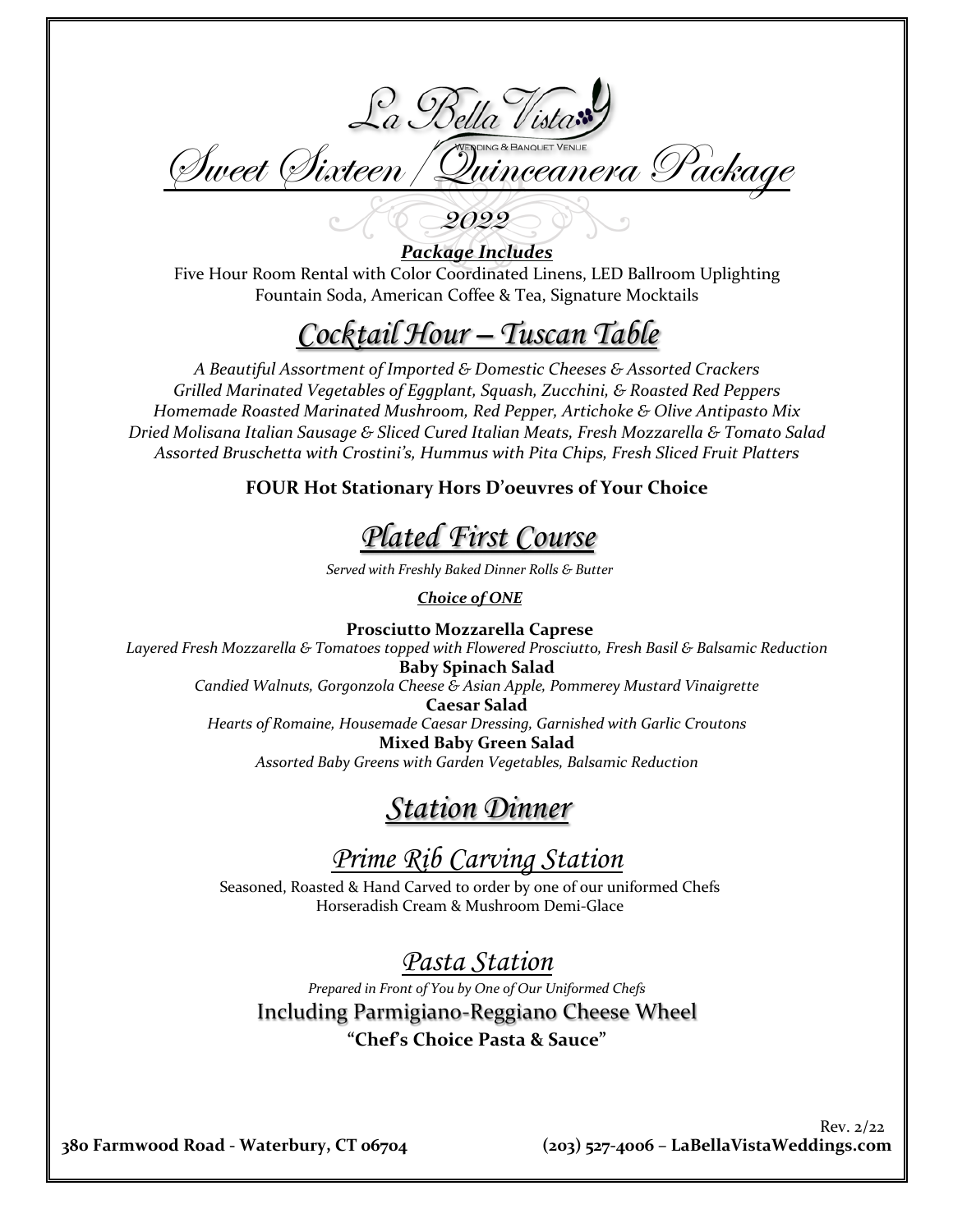

 *- Sweet Sixteen Package Continued -*

## *Entrées*

#### *Choice Of TWO*

**Chicken Fresca** – *'Francese Style' Lightly Egg-Battered, Tomatoes, Capers, Lemon White Wine Butter Sauce* **Chicken Florentine** - *Lightly Egg-Battered Chicken Breast, Sautéed Spinach, White Wine Butter Sauce* **Chicken Marsala** - *Pan Roasted Chicken Breast, Sautéed Mushrooms, Marsala Wine Sauce* **Porketta** – *Italian Seasonings, Tomato Demi-Glace* **Veal & Mushrooms** – *Slow Braised Veal with Marsala Mushroom Sauce* **Stuffed Filet of Sole** - *Crabmeat & Spinach Stuffing, White Wine Butter Sauce* **Roasted Salmon** – *Sautéed Escarole, White Bean, Tomato, Salsa Verde*

# *Accompaniments*

#### *Choice of TWO*

Roasted Mixed Vegetables ~ Green Bean Almondine Roasted Garlic Mashed Potato ~ Roasted Red Potato with Rosemary & Garlic ~ Rice Pilaf

## *Dessert*

*Choice of ONE*

#### *Ice Cream Sundae Station*

Vanilla and Chocolate Ice Cream With all the Trimmings made Custom by each of Your Guests: Assorted Sprinkles, Gummy Bears, M&Ms, Chocolate Chips, Reese's Peanut Butter Cups, Caramel, Chocolate & Strawberry Sauces, Cherries, Whipped Cream

#### *S'mores Station*

Make Your Own Milk Chocolate Bars, Cookies & Cream Bars, Graham Crackers & Marshmallows Toasted by You Over a Flame

#### *Chocolate Fountain*

Flowing Milk Chocolate Assorted Cookies, Fruits, Marshmallows, & Pretzels

#### **American Coffee & Tea Service** Rev. 2/22

**380 Farmwood Road - Waterbury, CT 06704 (203) 527-4006 – LaBellaVistaWeddings.com**